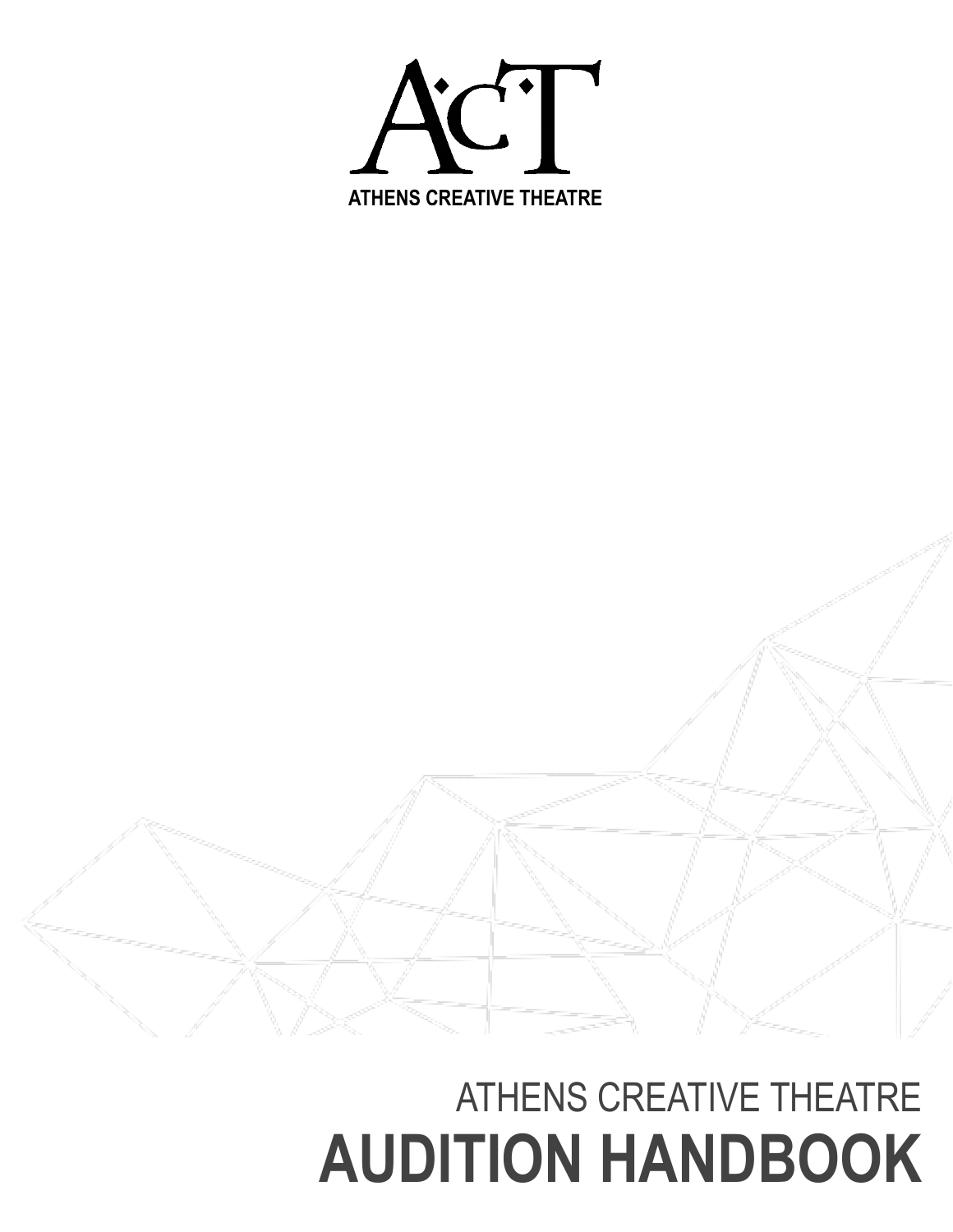Athens Creative Theatre strives to provide a fun all inclusive theater experience for everyone no matter how much previous performance experience participants have. ACT encourages all performers ages eight and up to come enjoy the magic of theatrical performance. Auditioning for ACT is fun and easy, simply call and schedule an audition time for the production of your choice. Visit our "Shows" page for a complete listing of upcoming audition and performance times and dates.

#### **GENERAL AUDITIONS (AGES 8-12)**

- In order to audition, a child must be at least 8-years-old at the time of auditions.
- Children in this age range to do not need to prepare anything before the audition. Audition materials will be provided when they do their audition and will consist of cold reading in a group setting (and singing music in a group setting if auditioning for a musical performance)
- Children will sign up for a 10-minute audition slot in 5-person groups. Children will sing a short excerpt taught to them during their audition time.
- Children should arrive with a parent at least 15 minutes before his/her scheduled appointment to complete paperwork. All paperwork must be completed and turned in before going in to audition. (If you arrive late, you may be moved to a later audition group.)
- Auditions are closed, which means no one may enter the theatre except those auditioning (please call ahead for special circumstances). Those not auditioning may wait in the Conference Room during auditions.
- Those auditioning will be asked to complete a conflict calendar to turn in at the audition showing all rehearsal conflicts the child might have.
- Wear comfortable clothes (no dresses or skirts) and close-toed shoes with a heel strap to the audition.
- Children will most likely be cast in an ensemble. Some children will have featured roles within these ensembles. Children's rehearsals will be kept to a minimum and will end by 7:30pm until a few weeks before performances.

#### **GENERAL AUDITIONS (Ages 13+)**

- For this audition, adults are considered at least 13-years-old by the time of the audition. Therefore the adult audition will include teenagers, students, adults, and seniors.
- Adults will sign-up for an audition time to perform a cold reading from the script with a small group.
- Upon arrival report to the waiting area to complete your paperwork and conflict calendar. All paperwork must be completed and turned in before going in to audition. (If you arrive late, you may be moved to a later audition time)
- Auditions are closed, which means no one may go in the theatre except those auditioning (please call ahead for special circumstances)

# **MUSICAL THEATRE AUDITIONS (Ages 13+)**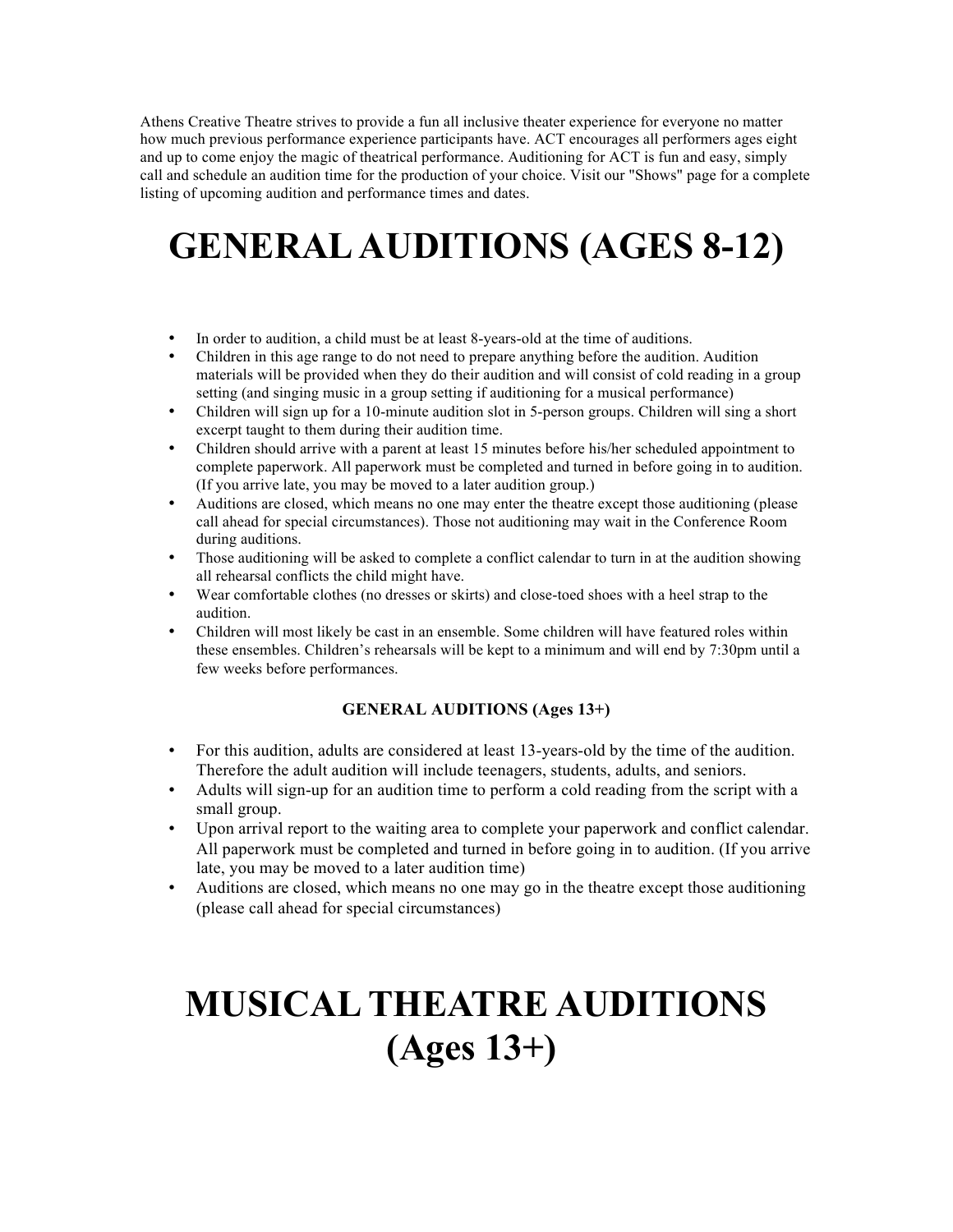- For this audition, adults are considered at least 13-years-old by the time of the audition. Therefore the adult audition will include teenagers, students, adults, and seniors.
- Adults will sign-up for individual 10-minute audition slots. During these 10 minutes, adults will sing a prepared solo, and will be asked to do a reading from the script. Some adults may be asked to sing from the score.
- All adults will do a dance/movement audition following your 10 minute audition. (If you arrive late, you will be asked to stay until the end of auditions to do the dance/movement audition.)
- Upon arrival report to the waiting area to complete your paperwork and conflict calendar. All paperwork must be completed and turned in before going in to audition. (If you arrive late, you may be moved to a later audition time)
- The only preparation needed is 16-32 bars (about 30-45 seconds) of a prepared solo of the singer's choice. You **must** bring sheet music for the piano accompanist (you will get it back). If you need assistance finding sheet music resources please contact the ACT staff and they will be able to provide some resources to help find sheet music.
- Auditions are closed, which means no one may go in the theatre except those auditioning (please call ahead for special circumstances).
- Wear comfortable clothes (no dresses or skirts) and close-toed shoes with a heel strap to the audition.

#### **ATHENS MUSICAL THEATRE ORCHESTRA AUDITIONS**

- To audition as a LEAD role in the AMTO you will need to prepare the materials in the audition booklet (provided by the ACT staff upon scheduling your audition) specific to the character you are auditioning for. Audition ages vary depending on the production and casting needs for each show.
- Auditions will take place in 10-minute audition slots. During these 10 minutes, performers will complete the audition as notated in the audition book.
- Upon arrival report to the waiting area to complete your paperwork. All paperwork must be completed and turned in before your audition can be completed. (if you arrive late, you may be moved to a later audition time)
- To audition as an INSTRUMENTALIST there are no audition requirements we only ask that you have basic proficiency on your instrument to participate in the orchestra. You will need to sign up in advance of the first rehearsal with the ACT staff and provide information on your playing experience, instrument(s) played and contact information
- To audition as a CHORUS MEMBER there are no audition requirements. You will need to provide your contact information and your preferred vocal part to the ACT staff upon signing up.

# **CALLBACK AUDITIONS**

*Some auditions might require the casting director to call back actors and actresses for an additional audition. Callback auditions are typically held after all scheduled auditions are completed. You will be contacted via phone and/or email if you are needed to return for a callback audition.*

# **AUDITION RESULTS**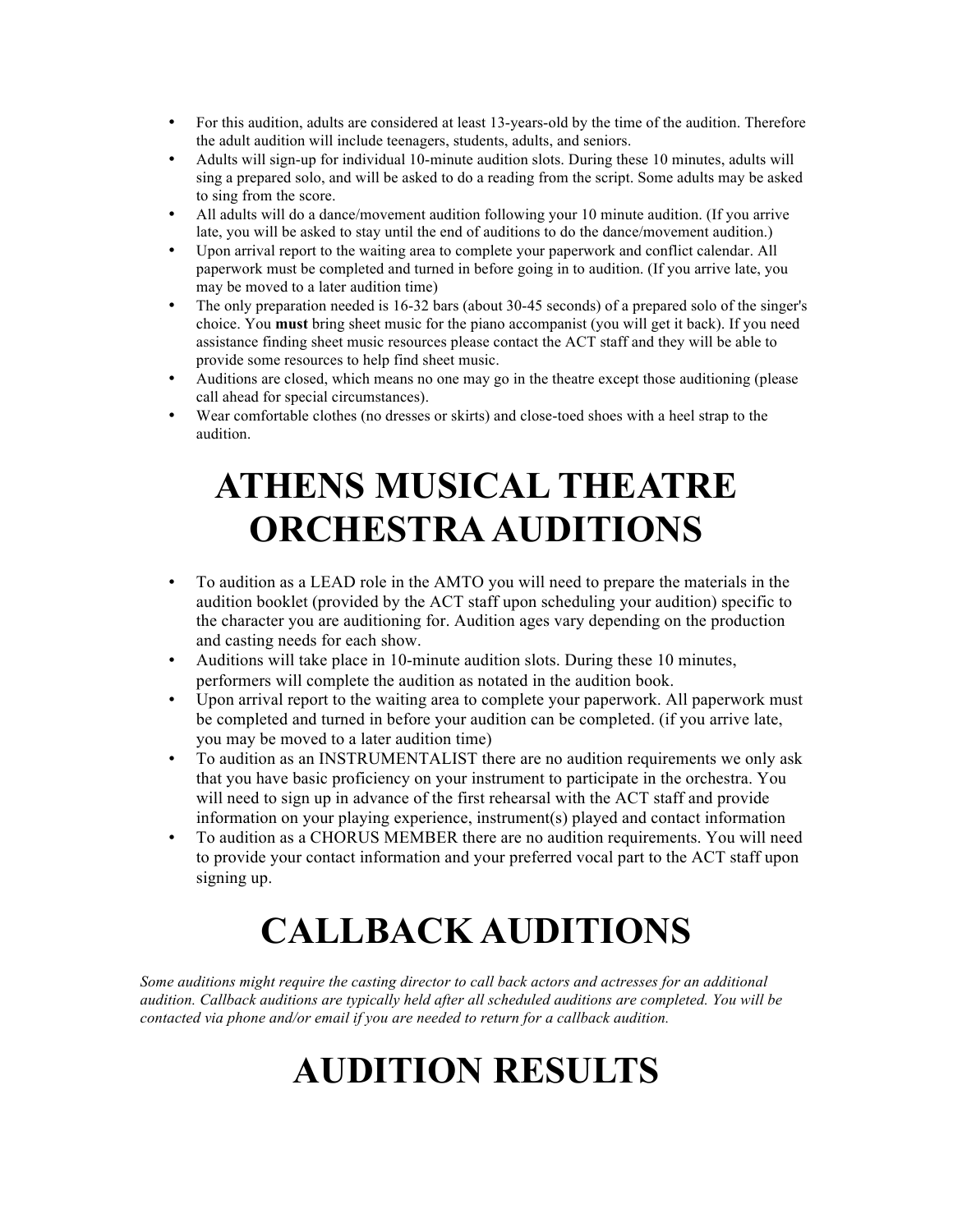*Cast lists are completed between 1-3 business days after the close of auditions for a production depending on the cast size and the number of callback auditions needed to make casting decisions. The cast list is distributed via email to all members of the finalized cast. All auditions who were not awarded a role are notified by email. If you for some reason do not receive an email regarding your audition results please contact the ACT staff so that they can provide you with your audition results.*